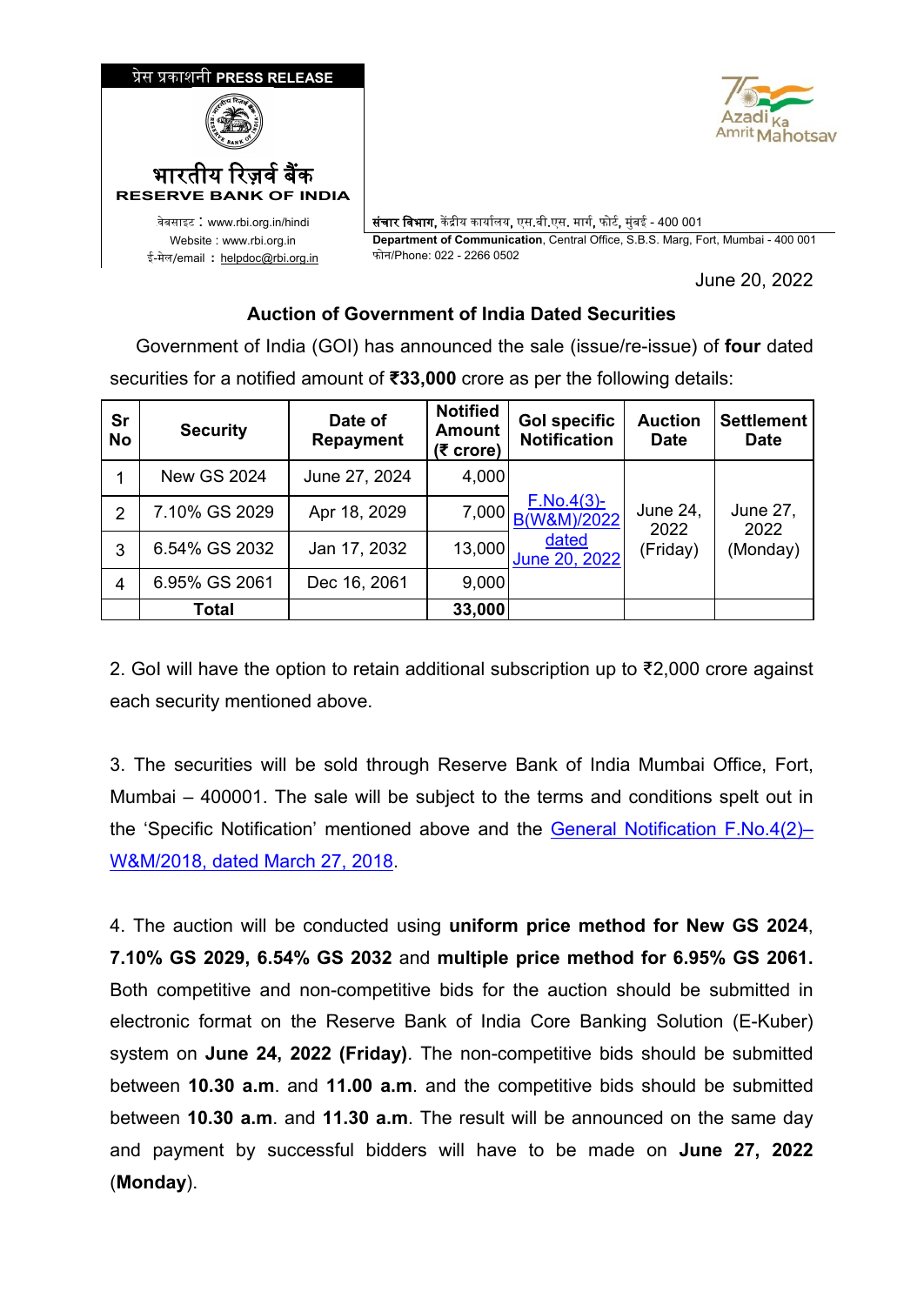5. Bids for underwriting of the Additional Competitive Underwriting (ACU) portion can be submitted by 'Primary Dealers' from **09.00 a.m**. up to **09.30 a.m**. on **June 24, 2022** (**Friday**) on the Reserve Bank of India Core Banking Solution (E-Kuber) system.

6. The Stocks will be eligible for "When Issued" trading for a period commencing from **June 21 – June 24, 2022.**

7. Operational guidelines for Government of India dated securities auction and other details are given in the **[Annex.](#page-2-0)**

**Press Release: 2022-2023/398** Director (Communications)

 **(Rupambara)**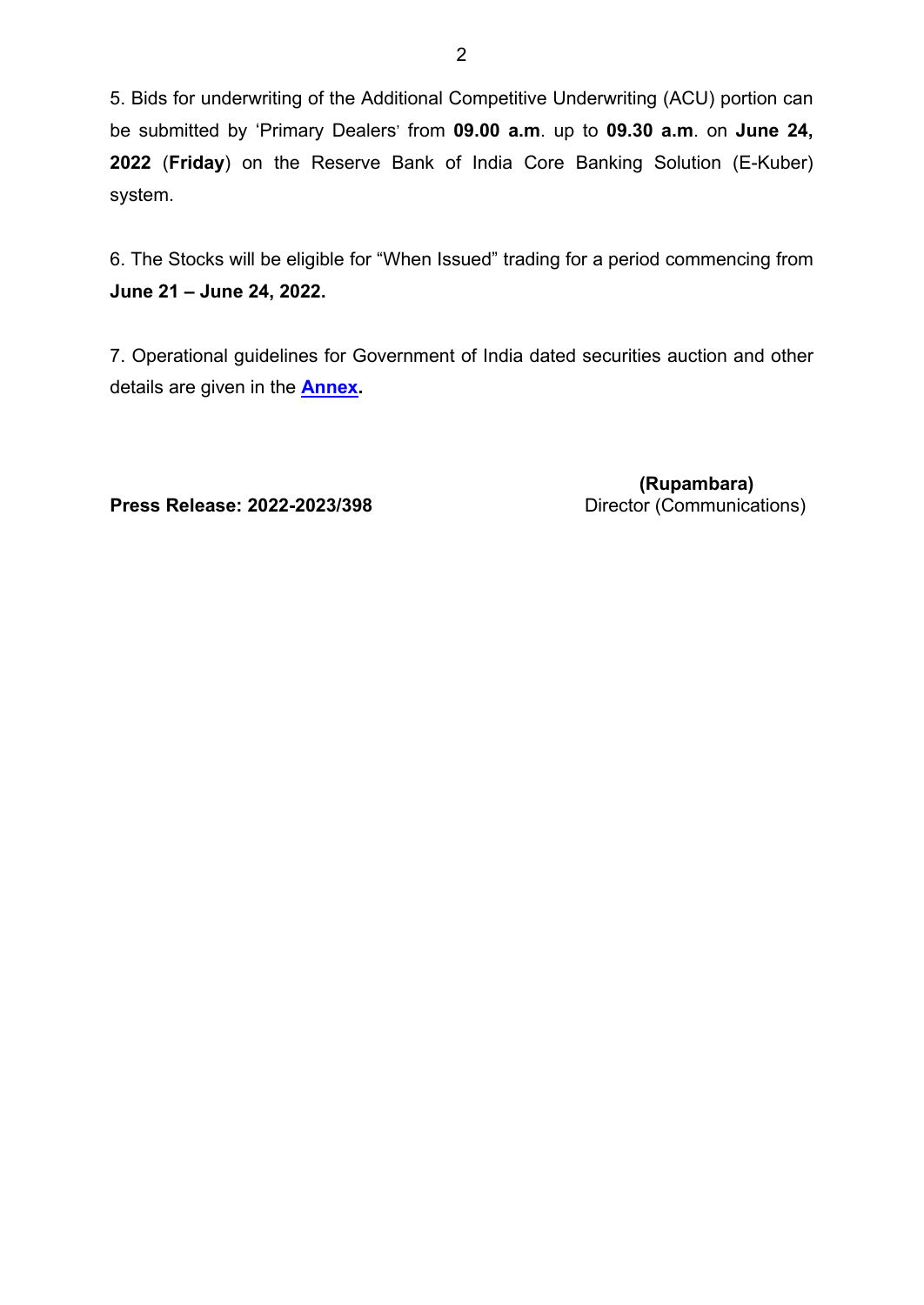## <span id="page-2-0"></span>**Type of Auction**

- 1. For multiple price-based auction, successful bids will get accepted at the respective quoted yield/price for the security. For uniform price-based auction, bids will get accepted at the cut off yield/price accepted in the auction.
- 2. The auction will be **yield based** for new security and **price based** for securities which are re-issued.
- 3. In case of a Floating Rate Bonds (FRB), the auction will be spread-based for new security and price based for securities which are reissued. At the time of placing bids for new FRB, the spread should be quoted in percentage terms.

#### **Minimum Bid Size**

4. The Stocks will be issued for a minimum amount of **₹**10,000/- (nominal) and in multiples of **₹**10,000/- thereafter.

#### **Non-Competitive Segment**

- 5. In all the auctions, Government Stock up to 5% of the notified amount of sale will be allotted to the eligible individuals and institutions under the [Scheme for Non-competitive](https://www.rbi.org.in/Scripts/NotificationUser.aspx?Id=12193&Mode=0)  [Bidding Facility](https://www.rbi.org.in/Scripts/NotificationUser.aspx?Id=12193&Mode=0) in the Auctions of Government Securities. Individual investors can also place bids as per the non-competitive scheme through the Retail Direct portal [\(https://rbiretaildirect.org.in\)](https://rbiretaildirect.org.in/).
- 6. Each bank or Primary Dealer (PD) on the basis of firm orders received from their constituents will submit a single consolidated non-competitive bid on behalf of all its constituents in electronic format on the Reserve Bank of India Core Banking Solution (E-Kuber) system.
- 7. Allotment under the non-competitive segment to the bank or PD will be at the weighted average rate of yield/price of the successful bids that will emerge in the auction on the basis of the competitive bidding.

#### **Submission of Bids**

- 8. Both competitive and non-competitive bids for the auction should be submitted in electronic format on the Reserve Bank of India Core Banking Solution (E-Kuber) system.
- 9. Bids in physical form will not be accepted except in extraordinary circumstances.

## **Business Continuity Plan (BCP)-IT failure**

- 10. Only in the event of system failure, physical bids will be accepted. Such physical bids should be submitted to the Public Debt Office, Mumbai through [\(email;](mailto:pdomumbai@rbi.org.in) Phone no: 022-22632527, 022-22701299) in the prescribed form which can be obtained from RBI website [\(https://www.rbi.org.in/Scripts/BS\\_ViewForms.aspx\)](https://www.rbi.org.in/Scripts/BS_ViewForms.aspx) before the auction timing ends.
- 11. In case of technical difficulties, Core Banking Operations Team should be contacted [\(email;](mailto:cbot@rbi.org.in) Phone no: 022-27595666, 022-27595415, 022-27523516).
- 12. For other auction related difficulties, IDMD auction team can be contacted [\(email;](mailto:auctionidmd@rbi.org.in) Phone no: 022-22702431, 022-22705125).